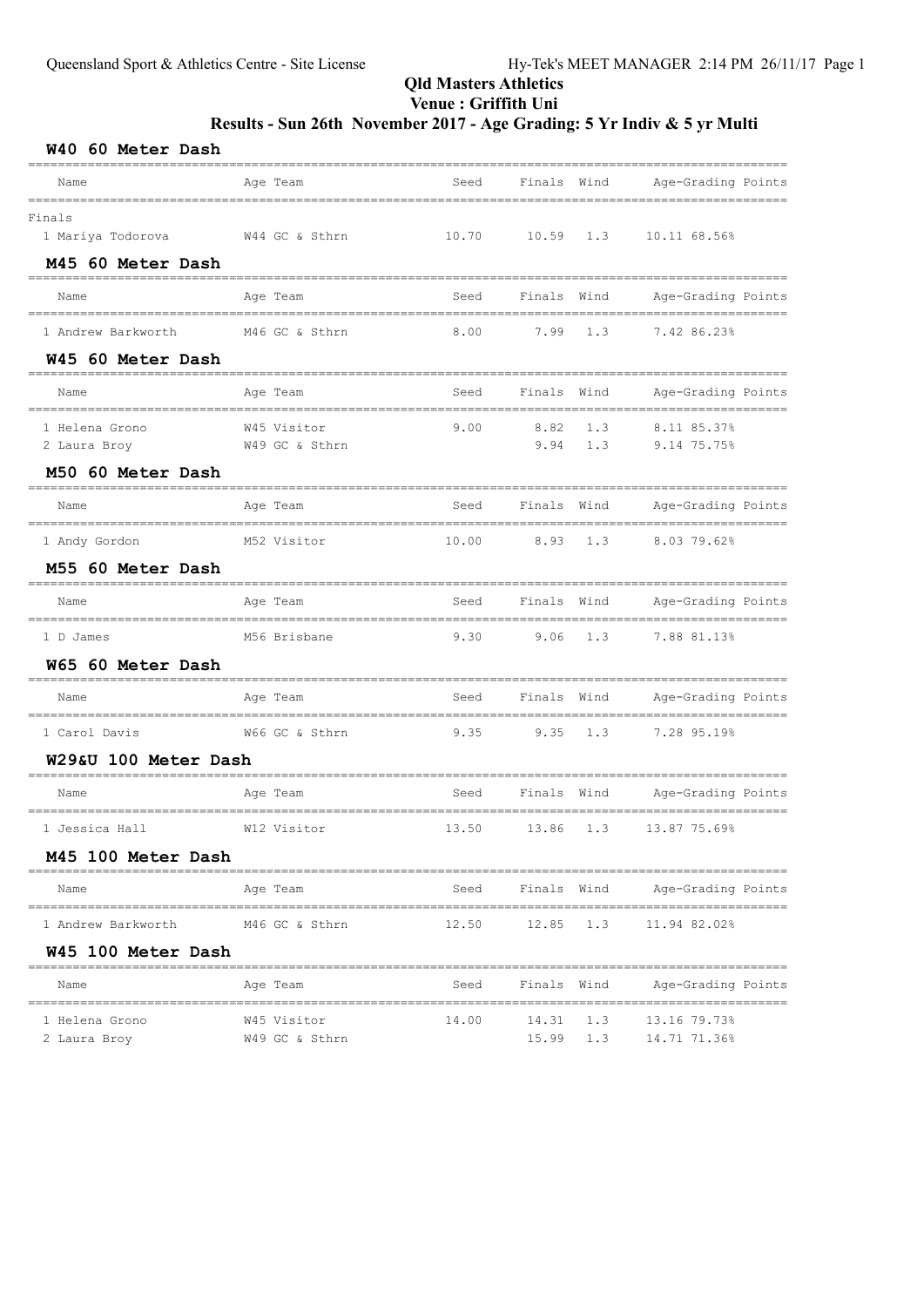# Results - Sun 26th November 2017 - Age Grading: 5 Yr Indiv & 5 yr Multi

| M50 100 Meter Dash                             |                                               |       |             |                                      |                    |
|------------------------------------------------|-----------------------------------------------|-------|-------------|--------------------------------------|--------------------|
| Name                                           | Age Team                                      | Seed  |             | Finals Wind                          | Age-Grading Points |
| 1 Andy Gordon                                  | M52 Visitor                                   | 15.00 | 14.28       | 1.3<br>12.85 76.19%                  |                    |
| M55 100 Meter Dash                             |                                               |       |             |                                      |                    |
| Name                                           | Age Team                                      | Seed  | Finals Wind |                                      | Age-Grading Points |
| 1 D James                                      | M56 Brisbane                                  | 14.50 | 14.30       | 1.3                                  | 12.45 78.67%       |
| W65 100 Meter Dash                             |                                               |       |             |                                      |                    |
| Name                                           | Age Team                                      | Seed  | Finals      | Wind                                 | Age-Grading Points |
| 1 Carol Davis                                  | W66 GC & Sthrn                                | 15.09 | 15.22       | 1.3                                  | 11.86 88.50%       |
| W35 400 Meter Dash                             |                                               |       |             |                                      |                    |
| Name                                           | Age Team                                      | Seed  | Finals      | Age-Grading Points                   |                    |
| 1 Erika O'Reilly                               | W37 GC & Sthrn                                |       | 76.04       | 74.52 63.89%                         |                    |
| W45 400 Meter Dash                             |                                               |       |             |                                      |                    |
| Name                                           | Age Team                                      | Seed  | Finals      | Age-Grading Points                   |                    |
| 1 Laura Broy                                   | W49 GC & Sthrn                                |       | 1:21.21     | 72.96 65.25%                         |                    |
| M55 400 Meter Dash                             |                                               |       |             |                                      |                    |
| Name                                           | Age Team                                      | Seed  | Finals      | Age-Grading Points                   |                    |
| 1 D James                                      | M56 Brisbane                                  | 65.00 | 63.96       | 54.08 79.86%                         |                    |
| W65 400 Meter Dash                             |                                               |       |             |                                      |                    |
| Name                                           | =============<br>Age Team                     | Seed  | Finals      | Age-Grading Points                   |                    |
| 1 Carol Davis                                  | W66 GC & Sthrn                                | 73.00 | 71.89       | 51.77 91.95%                         |                    |
| W35 1500 Meter Run                             |                                               |       |             |                                      |                    |
| Name                                           | Age Team                                      | Seed  | Finals      | Age-Grading Points                   |                    |
| __________________________<br>1 Erika O'Reilly | ___________________________<br>W37 GC & Sthrn |       | 5:08.14     | ----------------<br>$5:04.20$ 76.42% |                    |
| M65 3000 Meter Run                             |                                               |       |             |                                      |                    |
| Name                                           | Age Team                                      | Seed  | Finals      | Age-Grading Points                   |                    |
| 1 Bruce Bodsworth                              | M66 GC & Sthrn                                |       | 16:08.23    | 12:44.71 57.54%                      |                    |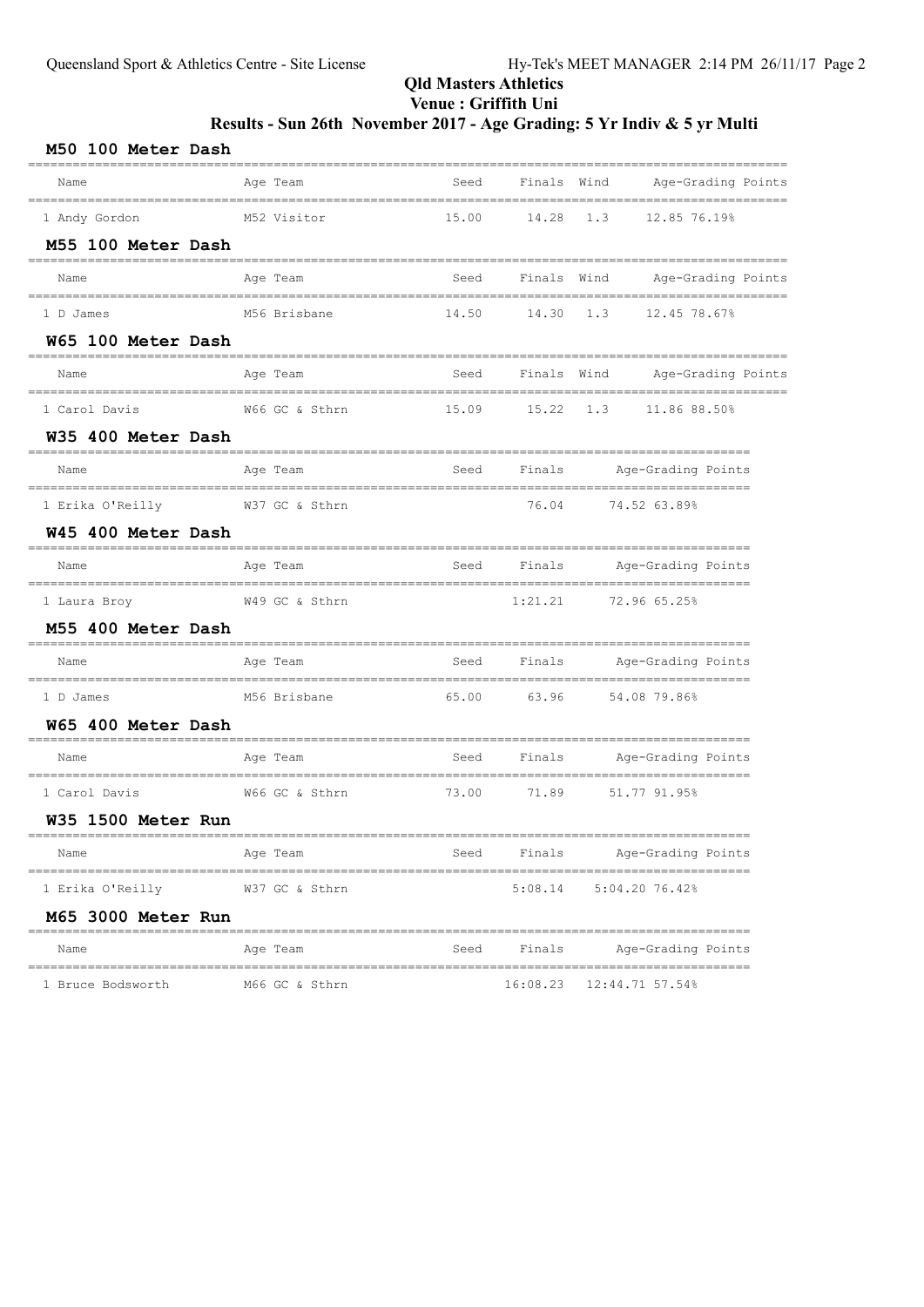# Results - Sun 26th November 2017 - Age Grading: 5 Yr Indiv & 5 yr Multi

| M45 Shot Put                                   |                                |      |        |                              |
|------------------------------------------------|--------------------------------|------|--------|------------------------------|
| Name<br>====================================== | Age Team                       | Seed | Finals | Age-Grading Poin             |
| 1 Andrew Barkworth                             | M46 GC & Sthrn                 |      | 8.43m  | 10.13m 43.84%                |
| M55 Shot Put                                   |                                |      |        |                              |
| Name                                           | Age Team                       | Seed | Finals | Age-Grading Poin             |
| 1 Michael Kirkby                               | M56 GC & Sthrn                 |      | 9.25m  | 11.75m 50.82%                |
| W65 Shot Put                                   |                                |      |        |                              |
| Name                                           | Age Team                       | Seed | Finals | Age-Grading Poin             |
| 1 Carol Davis                                  | W66 GC & Sthrn                 |      | 5.79m  | $9.61m$ $42.48%$             |
| M80 Shot Put                                   |                                |      |        |                              |
| Name<br>=================================      | Age Team                       | Seed | Finals | Age-Grading Poin             |
| 1 Bill McMullen                                | M84 GC & Sthrn                 |      | 7.62m  | 11.47m 49.61%                |
| M45 Discus Throw                               |                                |      |        |                              |
| Name                                           | Age Team                       | Seed | Finals | Age-Grading Poin             |
| 1 Andrew Barkworth                             | M46 GC & Sthrn                 |      | 20.75m | 25.00m 33.75%                |
| M55 Discus Throw                               |                                |      |        |                              |
| Name                                           | Age Team                       | Seed | Finals | Age-Grading Poin             |
| 1 Michael Kirkby                               | M56 GC & Sthrn                 |      | 32.08m | 35.61m 48.08%                |
| M80 Discus Throw                               |                                |      |        |                              |
| Name                                           | Age Team                       | Seed | Finals | Age-Grading Poin             |
| 1 Bill McMullen                                | M84 GC & Sthrn                 |      | 18.89m | 31.05m 41.92%                |
| M45 Javelin Throw                              |                                |      |        |                              |
| Name                                           | and the Team and Team and Team |      |        | Seed Finals Age-Grading Poin |
| 1 Andrew Barkworth                             | M46 GC & Sthrn                 |      | 31.54m | 36.95m 37.52%                |
| M55 Javelin Throw                              |                                |      |        |                              |
| Name                                           | Age Team                       | Seed | Finals | Age-Grading Poin             |
| 1 Michael Kirkby                               | M56 GC & Sthrn                 |      | 31.94m | 42.73m 43.40%                |